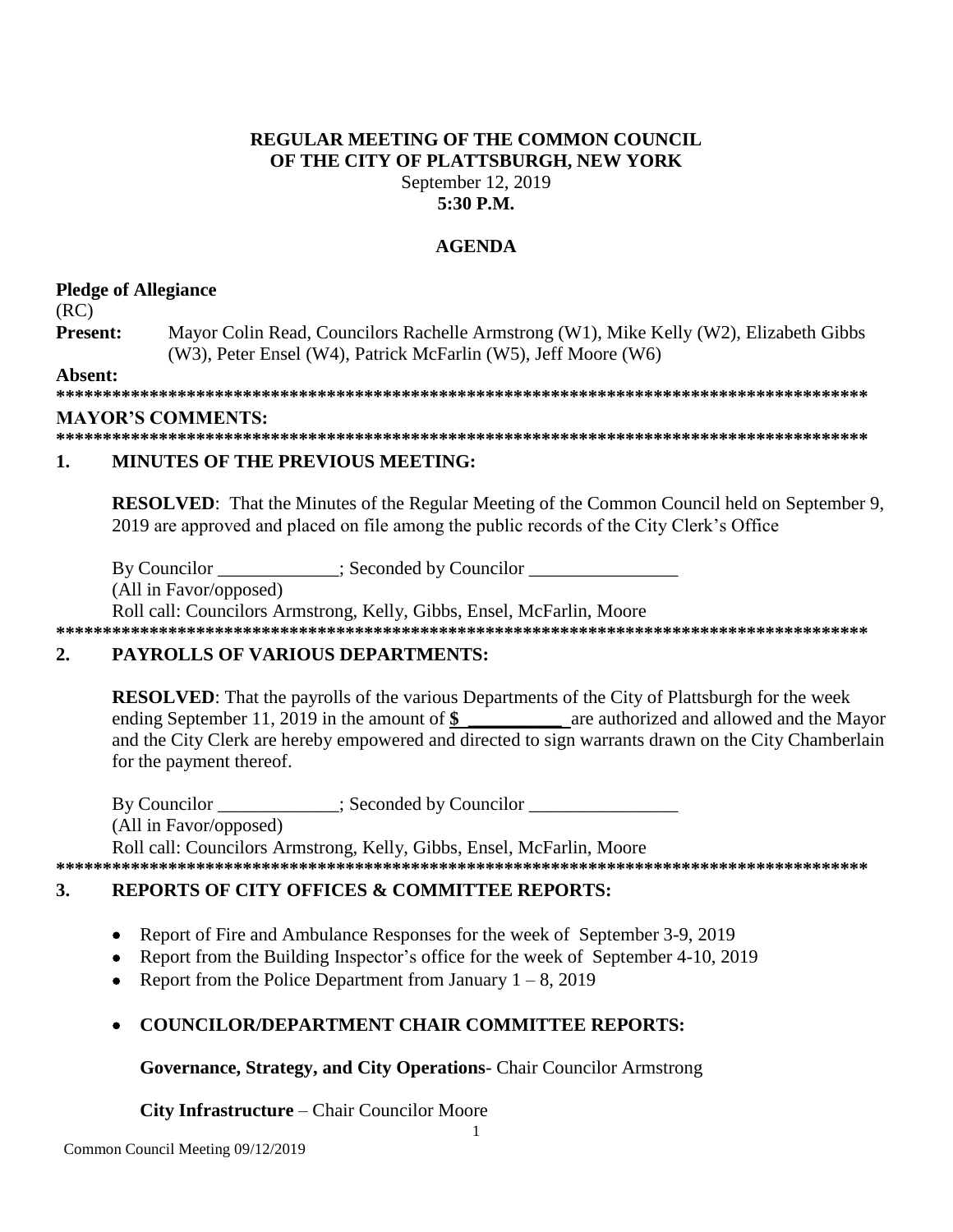**Finance and Budget – Chair Councilor Kelly** 

**Public Safety – Chair Councilor Gibbs** 

**Plattsburgh Public Library – Chair Councilor Ensel** 

**MLD** - MLD Board President Councilor McFarlin

**RESOLVED:** That the reports as listed are hereby ordered received and any written reports are placed on file among the public records of the City Clerk's Office.

By Councilor \_\_\_\_\_\_\_\_\_\_\_\_; Seconded by Councilor \_\_\_\_\_\_\_\_\_\_\_\_\_\_\_\_\_\_\_\_\_\_\_\_\_\_\_\_\_\_\_ (All in Favor/opposed) Roll call: Councilors Armstrong, Kelly, Gibbs, Ensel, McFarlin, Moore

#### $\overline{\mathbf{4}}$ . **CORRESPONDENCE OR RECOMMENDATIONS FROM BOARDS: None**

## **AUDIT OF CLAIMS:** 5.

**RESOLVED:** That the bills Audited by the Common Council for the week ending September 13, 2019 in the amount of  $\frac{1}{2}$  are authorized and allowed and the Mayor and City Clerk are hereby authorized and directed to sign warrants drawn on the City Chamberlain for the payment thereof.

By Councilor \_\_\_\_\_\_\_\_\_\_\_; Seconded by Councilor \_\_\_\_\_\_\_\_\_\_\_\_\_\_\_\_\_\_\_\_\_\_\_\_\_\_\_\_\_\_\_\_ (All in Favor/opposed) Roll call: Councilors Armstrong, Kelly, Gibbs, Ensel, McFarlin, Moore 

## PERSONS ADDRESSING COUNCIL ON AGENDA ITEMS ONLY: 6.

# 

## 7. **OTHER ITEMS:**

A. RESOLVED: In accordance with the request therefore the Common Council approves the City Chamberlain to create capital project H5110.70, 2019 Broad Street Parking Lot, for upgrades to the property as part of the parking improvements needed to support the DRI project to improve downtown Plattsburgh.

By Councilor \_\_\_\_\_\_\_\_\_\_\_\_\_; Seconded by Councilor \_\_\_\_\_\_\_\_\_\_\_\_\_\_\_\_\_\_\_\_\_\_\_\_\_\_\_\_\_\_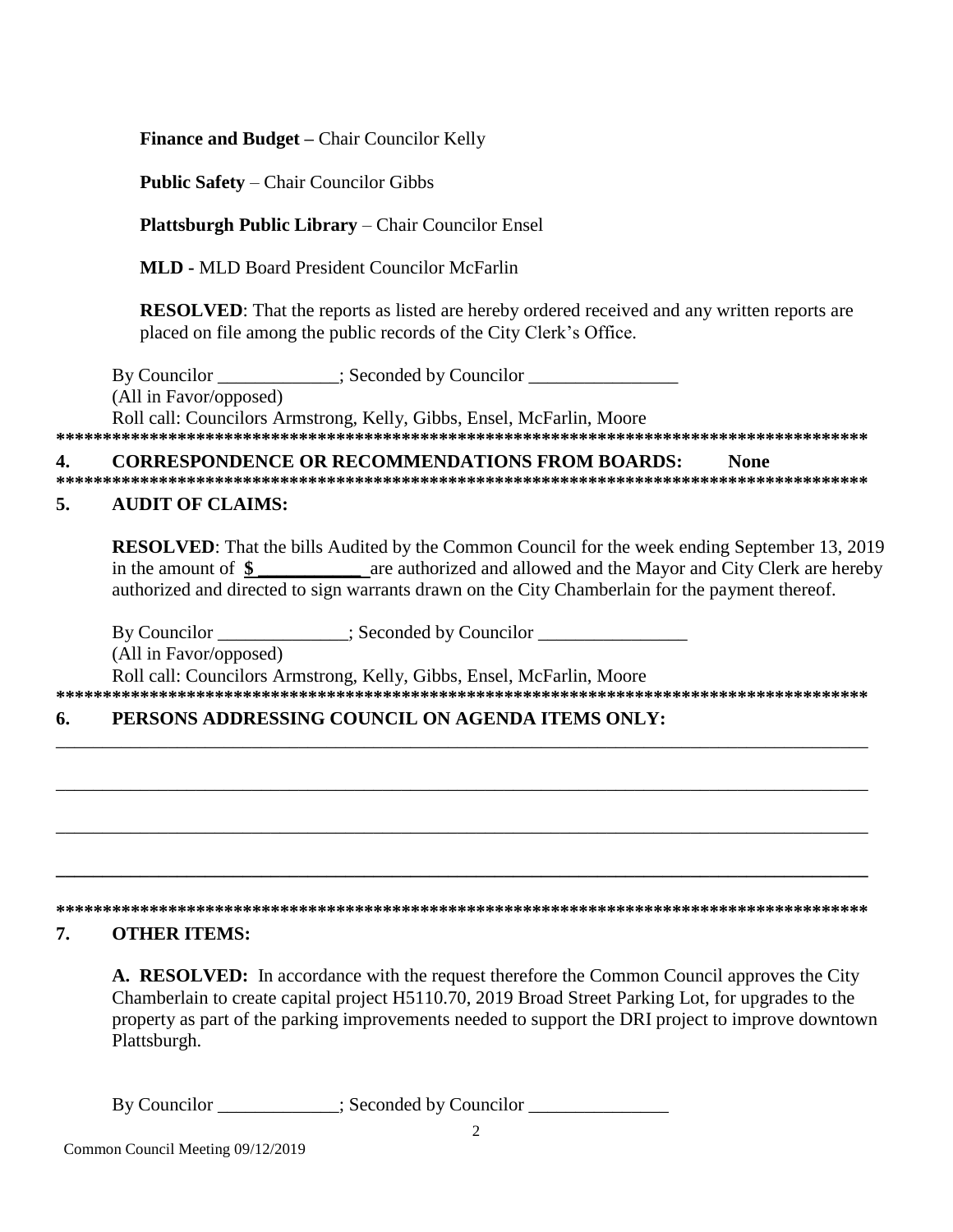Discussion:

Doll cell: Councilors Armstrong Kolly Cibbs Ensel McCerlin Moore

| ROIL Call. Counchors Armistrong, Neny, Groos, Ensel, McParini, Moore                                                                                                                                                                                                                                                                                                                                                                                       |  |  |  |                                                                                                                                                                                                                                                                                                                   |  |  |  |
|------------------------------------------------------------------------------------------------------------------------------------------------------------------------------------------------------------------------------------------------------------------------------------------------------------------------------------------------------------------------------------------------------------------------------------------------------------|--|--|--|-------------------------------------------------------------------------------------------------------------------------------------------------------------------------------------------------------------------------------------------------------------------------------------------------------------------|--|--|--|
| ACTION TAKEN: Adopted _____ Defeated ______ Withdrawn _____ Tabled _____<br>Follow up Action:                                                                                                                                                                                                                                                                                                                                                              |  |  |  |                                                                                                                                                                                                                                                                                                                   |  |  |  |
|                                                                                                                                                                                                                                                                                                                                                                                                                                                            |  |  |  |                                                                                                                                                                                                                                                                                                                   |  |  |  |
| <b>B. RESOLVED:</b> In accordance with the request therefore the Common Council approves<br>a bond resolution authorizing the issuance of \$19.8 Million in bonds of the City of Plattsburgh for water<br>system improvements discussed at the Common Council meeting on September 5 <sup>th</sup> , 2019, where the<br>Common Council resolved and agreed to provide non-grant funded costs for the completion of a water<br>system improvements project. |  |  |  |                                                                                                                                                                                                                                                                                                                   |  |  |  |
| By Councilor ___________; Seconded by Councilor ________________________________                                                                                                                                                                                                                                                                                                                                                                           |  |  |  |                                                                                                                                                                                                                                                                                                                   |  |  |  |
| Discussion:                                                                                                                                                                                                                                                                                                                                                                                                                                                |  |  |  |                                                                                                                                                                                                                                                                                                                   |  |  |  |
| Roll call: Councilors Armstrong, Kelly, Gibbs, Ensel, McFarlin, Moore                                                                                                                                                                                                                                                                                                                                                                                      |  |  |  |                                                                                                                                                                                                                                                                                                                   |  |  |  |
| <b>ACTION TAKEN:</b> Adopted _____ Defeated ______ Withdrawn _____ Tabled _____<br>Follow up Action:                                                                                                                                                                                                                                                                                                                                                       |  |  |  |                                                                                                                                                                                                                                                                                                                   |  |  |  |
| Meade Dam.                                                                                                                                                                                                                                                                                                                                                                                                                                                 |  |  |  | C. RESOLVED: In accordance with the request therefore the Common Council approves the City<br>Chamberlain to create capital project H8320.79, 2019 Water System Improvements, for the development<br>of a full production water well within the proximity of and to supplement the water production of the        |  |  |  |
| By Councilor __________; Seconded by Councilor ______________                                                                                                                                                                                                                                                                                                                                                                                              |  |  |  |                                                                                                                                                                                                                                                                                                                   |  |  |  |
| Discussion:                                                                                                                                                                                                                                                                                                                                                                                                                                                |  |  |  |                                                                                                                                                                                                                                                                                                                   |  |  |  |
| Roll call: Councilors Armstrong, Kelly, Gibbs, Ensel, McFarlin, Moore                                                                                                                                                                                                                                                                                                                                                                                      |  |  |  |                                                                                                                                                                                                                                                                                                                   |  |  |  |
| <b>ACTION TAKEN:</b> Adopted _____ Defeated ______ Withdrawn _____ Tabled _____<br>Follow up Action:                                                                                                                                                                                                                                                                                                                                                       |  |  |  |                                                                                                                                                                                                                                                                                                                   |  |  |  |
| from 6am to 2pm daily.                                                                                                                                                                                                                                                                                                                                                                                                                                     |  |  |  | <b>D. RESOLVED:</b> In accordance with the request therefore the Common Council approves Canadian<br>Pacific Railway to close Route 22 and have a short term detour for maintenance of the railroad crossing.<br>The anticipated road closure is requested from Monday, September 16 - Friday, September 20, 2019 |  |  |  |
| By Councilor __________; Seconded by Councilor ______________                                                                                                                                                                                                                                                                                                                                                                                              |  |  |  |                                                                                                                                                                                                                                                                                                                   |  |  |  |
| Discussion:                                                                                                                                                                                                                                                                                                                                                                                                                                                |  |  |  |                                                                                                                                                                                                                                                                                                                   |  |  |  |

Roll call: Councilors Armstrong, Kelly, Gibbs, Ensel, McFarlin, Moore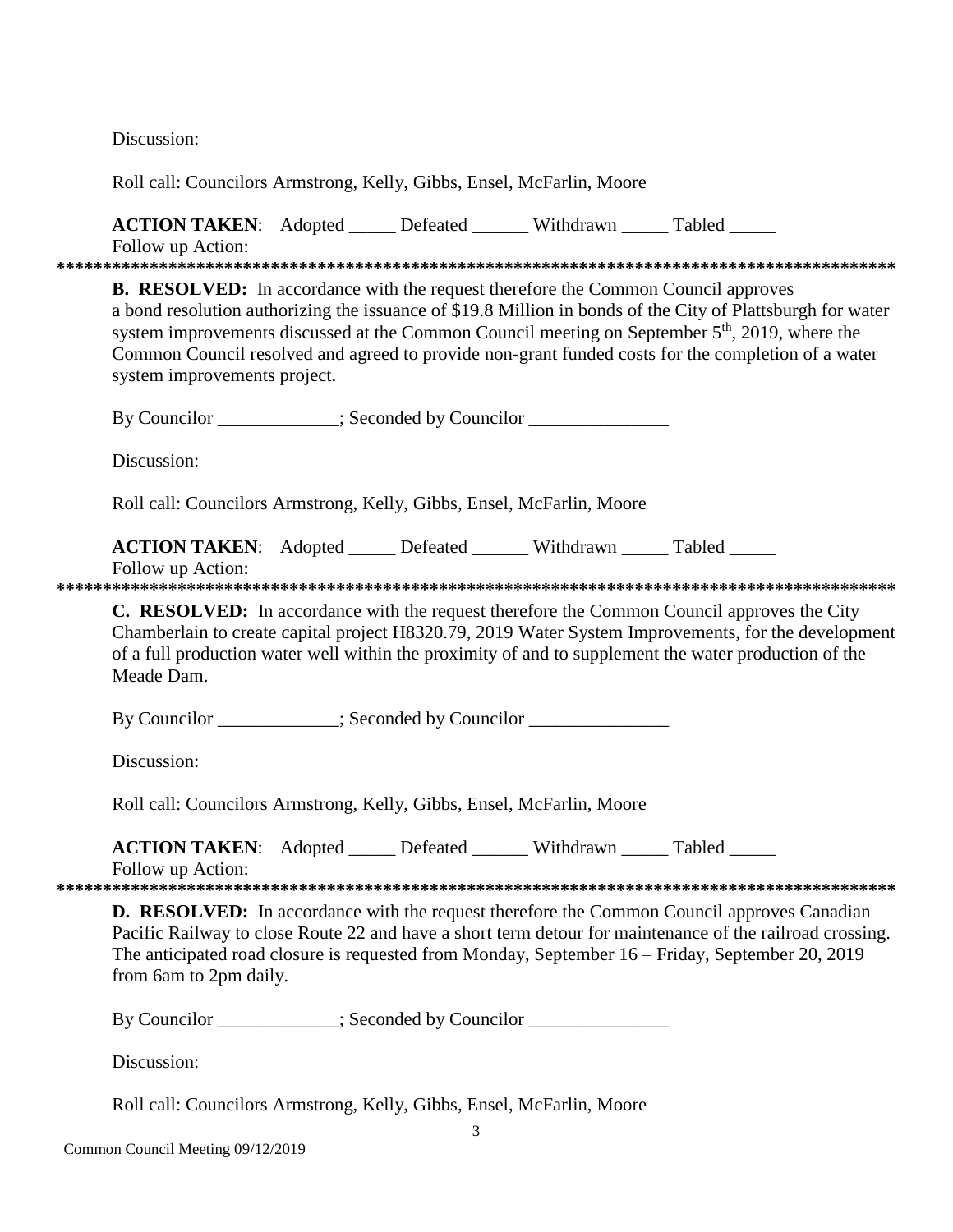| Follow up Action:                                                                                                                                                                                                                                                                                                                                                                                                                                                                                                             |                                                                                                                                                                                                                                                                                                                                                   |  |  | ACTION TAKEN: Adopted _____ Defeated ______ Withdrawn _____ Tabled _____ |  |  |  |
|-------------------------------------------------------------------------------------------------------------------------------------------------------------------------------------------------------------------------------------------------------------------------------------------------------------------------------------------------------------------------------------------------------------------------------------------------------------------------------------------------------------------------------|---------------------------------------------------------------------------------------------------------------------------------------------------------------------------------------------------------------------------------------------------------------------------------------------------------------------------------------------------|--|--|--------------------------------------------------------------------------|--|--|--|
|                                                                                                                                                                                                                                                                                                                                                                                                                                                                                                                               | <b>E. RESOLVED:</b> In accordance with the request therefore the Common Council approves the City<br>Chamberlain to revise capital project H5110.67, 2019 Street Resurfacing, to include three additional<br>street paving items for \$212,000 and reduce the cost of the completed items for So. Catherine and<br>Cornelia Streets by \$212,038. |  |  |                                                                          |  |  |  |
|                                                                                                                                                                                                                                                                                                                                                                                                                                                                                                                               |                                                                                                                                                                                                                                                                                                                                                   |  |  | By Councilor __________; Seconded by Councilor ______________            |  |  |  |
| Discussion:                                                                                                                                                                                                                                                                                                                                                                                                                                                                                                                   |                                                                                                                                                                                                                                                                                                                                                   |  |  |                                                                          |  |  |  |
|                                                                                                                                                                                                                                                                                                                                                                                                                                                                                                                               |                                                                                                                                                                                                                                                                                                                                                   |  |  | Roll call: Councilors Armstrong, Kelly, Gibbs, Ensel, McFarlin, Moore    |  |  |  |
| Follow up Action:                                                                                                                                                                                                                                                                                                                                                                                                                                                                                                             |                                                                                                                                                                                                                                                                                                                                                   |  |  | ACTION TAKEN: Adopted _____ Defeated ______ Withdrawn _____ Tabled _____ |  |  |  |
| <b>F. RESOLVED:</b> In accordance with the request therefore the Common Council approves the City<br>Chamberlain to revise capital project H5110.66, 2019 Equipment Purchase, to include an Asphalt Float<br>Paver Attachment for \$21,000 to be funded by the NYS CHIPS 2019-2020 apportionment for the City<br>of Plattsburgh.                                                                                                                                                                                              |                                                                                                                                                                                                                                                                                                                                                   |  |  |                                                                          |  |  |  |
|                                                                                                                                                                                                                                                                                                                                                                                                                                                                                                                               |                                                                                                                                                                                                                                                                                                                                                   |  |  | By Councilor ___________; Seconded by Councilor _______________          |  |  |  |
| Discussion:                                                                                                                                                                                                                                                                                                                                                                                                                                                                                                                   |                                                                                                                                                                                                                                                                                                                                                   |  |  |                                                                          |  |  |  |
|                                                                                                                                                                                                                                                                                                                                                                                                                                                                                                                               |                                                                                                                                                                                                                                                                                                                                                   |  |  | Roll call: Councilors Armstrong, Kelly, Gibbs, Ensel, McFarlin, Moore    |  |  |  |
| Follow up Action:                                                                                                                                                                                                                                                                                                                                                                                                                                                                                                             |                                                                                                                                                                                                                                                                                                                                                   |  |  | ACTION TAKEN: Adopted _____ Defeated ______ Withdrawn _____ Tabled _____ |  |  |  |
| G. RESOLVED: In accordance with the request therefore the Common Council approves the City<br>Chamberlain to adjust the 2019 General Fund and Rec Complex Fund Budgets for the under-budgeted<br>health insurance allocation to the Rec Complex Fund in the original 2019 budget. The budget transfer<br>will balance the budgeted health care costs to the participation allocation of the week and monthly actual<br>health care charges at .39% for the Rec Complex Fund instead of the under-budgeted allocation of .22%. |                                                                                                                                                                                                                                                                                                                                                   |  |  |                                                                          |  |  |  |
|                                                                                                                                                                                                                                                                                                                                                                                                                                                                                                                               |                                                                                                                                                                                                                                                                                                                                                   |  |  | By Councilor ___________; Seconded by Councilor ______________           |  |  |  |
| Discussion:                                                                                                                                                                                                                                                                                                                                                                                                                                                                                                                   |                                                                                                                                                                                                                                                                                                                                                   |  |  |                                                                          |  |  |  |
|                                                                                                                                                                                                                                                                                                                                                                                                                                                                                                                               | Roll call: Councilors Armstrong, Kelly, Gibbs, Ensel, McFarlin, Moore                                                                                                                                                                                                                                                                             |  |  |                                                                          |  |  |  |
| Follow up Action:                                                                                                                                                                                                                                                                                                                                                                                                                                                                                                             |                                                                                                                                                                                                                                                                                                                                                   |  |  | ACTION TAKEN: Adopted _____ Defeated ______ Withdrawn _____ Tabled _____ |  |  |  |